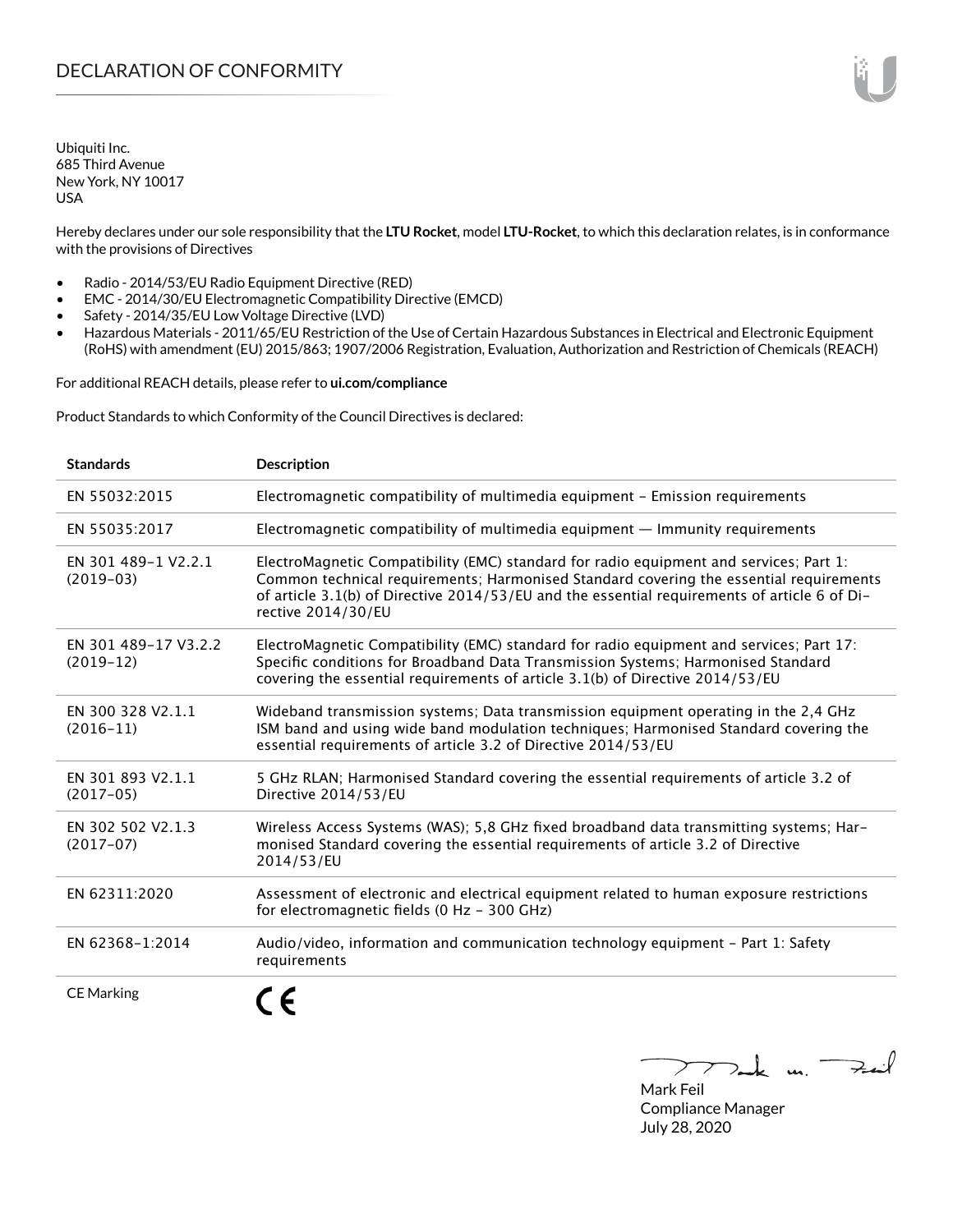# **LTU-Rocket**

## **български** [Bulgarian]

С настоящото Ubiquiti декларира, че това устройство LTU-Rocket е в съответствие със съществените изисквания и други приложими разпоредби на Директиви 2014/53/EC, 2014/30/ЕС, 2014/35/ЕС.

## **Hrvatski** [Croatian]

Ubiquiti ovim putem izjavljuje da je ovaj uređaj LTU-Rocket sukladan osnovnim zahtjevima i ostalim bitnim odredbama Direktiva 2014/53/EU, 2014/30/EU, 2014/35/EU.

# **Čeština** [Czech]

Ubiquiti tímto prohlašuje, že toto LTU-Rocket zařízení, je ve shodě se základními požadavky a dalšími příslušnými ustanoveními směrnic 2014/53/EU, 2014/30/EU, 2014/35/EU.

# **Dansk** [Danish]

Hermed, Ubiquiti, erklærer at denne LTU-Rocket enhed, er i overensstemmelse med de væsentlige krav og øvrige relevante krav i direktiver 2014/53/EU, 2014/30/EU, 2014/35/ EU.

## **Nederlands** [Dutch]

Hierbij verklaart Ubiquiti, dat deze LTU-Rocket apparaat, in overeenstemming is met de essentiële eisen en de andere relevante bepalingen van richtlijnen 2014/53/EU, 2014/30/EU, 2014/35/EU.

#### **English**

Hereby, Ubiquiti, declares that this LTU-Rocket device, is in compliance with the essential requirements and other relevant provisions of Directives 2014/53/EU, 2014/30/EU, 2014/35/EU.

# **Eesti keel** [Estonian]

Käesolevaga Ubiquiti kinnitab, et antud LTU-Rocket seade, on vastavus olulistele nõuetele ja teistele asjakohastele sätetele direktiivide 2014/53/EL, 2014/30/EL, 2014/35/EL.

# **Suomi** [Finnish]

Täten Ubiquiti vakuuttaa, että tämä LTU-Rocket laite, on yhdenmukainen olennaisten vaatimusten ja muiden sitä koskevien direktiivien 2014/53/EU, 2014/30/EU, 2014/35/ EU.

#### **Français** [French]

Par la présente Ubiquiti déclare que l'appareil LTU-Rocket, est conforme aux exigences essentielles et aux autres dispositions pertinentes des directives 2014/53/UE, 2014/30/ UE, 2014/35/UE.

# **Deutsch** [German]

Hiermit erklärt Ubiquiti, dass sich dieses LTU-Rocket Gerät, in Übereinstimmung mit den grundlegenden Anforderungen und den anderen relevanten Vorschriften der Richtlinien 2014/53/EU, 2014/30/EU, 2014/35/EU befindet.

# **Ελληνικά** [Greek]

Δια του παρόντος, Ubiquiti, δηλώνει ότι αυτή η συσκευή LTU-Rocket, είναι σε συμμόρφωση με τις βασικές απαιτήσεις και τις λοιπές σχετικές διατάξεις των οδηγιών 2014/53/EE, 2014/30/EE, 2014/35/EE.

## **Magyar** [Hungarian]

Ezennel Ubiquiti kijelenti, hogy ez a LTU-Rocket készülék megfelel az alapvető követelményeknek és más vonatkozó 2014/53/EU, 2014/30/EU, 2014/35/EU irányelvek rendelkezéseit.

## **Íslenska** [Icelandic]

Hér, Ubiquiti, því yfir að þetta LTU-Rocket tæki er í samræmi við grunnkröfur og önnur viðeigandi ákvæði tilskipana 2014/53/ESB, 2014/30/ESB, 2014/35/ESB.

#### **Italiano** [Italian]

Con la presente, Ubiquiti, dichiara che questo dispositivo LTU-Rocket, è conforme ai requisiti essenziali ed alle altre disposizioni pertinenti delle direttive 2014/53/UE, 2014/30/UE, 2014/35/UE.

## **Latviešu valoda** [Latvian]

Ar šo, Ubiquiti, deklarē, ka LTU-Rocket ierīce, ir saskaņā ar būtiskajām prasībām un citiem attiecīgiem noteikumiem Direktīvās 2014/53/ES, 2014/30/ES, 2014/35/ES.

#### **Lietuvių kalba** [Lithuanian]

Ubiquiti deklaruoja, kad šis LTU-Rocket įrenginys atitinka esminius reikalavimus ir kitas 2014/53/ES, 2014/30/ES, 2014/35/ES Direktyvų nuostatas.

#### **Malti** [Maltese]

Hawnhekk, Ubiquiti, tiddikjara li dan il-mezz LTU-Rocket huwa konformi mar-rekwiżiti essenzjali u dispożizzjonijiet rilevanti oħrajn ta 'Direttivi 2014/53/UE, 2014/30/UE, 2014/35/UE.

#### **Norsk** [Norwegian]

Herved Ubiquiti, erklærer at denne LTU-Rocket enheten, er i samsvar med de grunnleggende kravene og andre relevante

bestemmelser i direktivene 2014/53/EU, 2014/30/EU, 2014/35/EU.

#### **Polski** [Polish]

Niniejszym, Ubiquiti, oświadcza, że urządzenie LTU-Rocket, jest zgodny z zasadniczymi wymaganiami oraz pozostałymi

stosownymi postanowieniami Dyrektyw 2014/53/UE, 2014/30/UE, 2014/35/UE.

# **Português** [Portuguese]

Ubiquiti declara que este dispositivo LTU-Rocket, está conforme com os requisitos essenciais e outras disposições das Directivas 2014/53/UE, 2014/30/UE, 2014/35/UE.